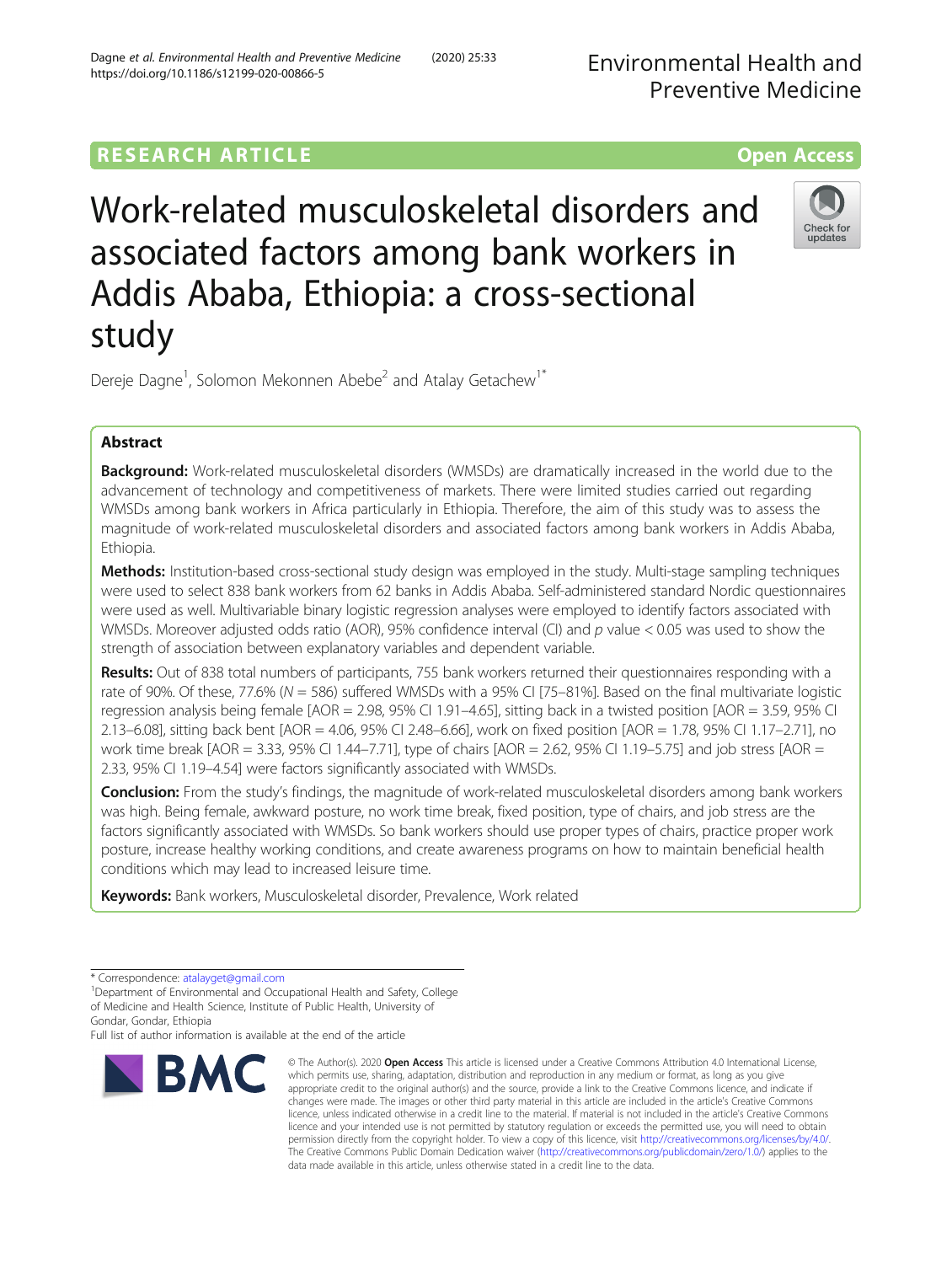# Background

Musculoskeletal disorder is a serious problem that every human being will face at least once throughout their lifetime. Work-related musculoskeletal disorder (WMSDs) is a soft-tissue disorder of non-traumatic origin that is caused or exacerbated by interaction with the work environment [\[1](#page-7-0)–[4\]](#page-7-0)

Every year over 2.34 million women and men die at work from an occupational injury or disease; of these, over 350,000 deaths are due to fatal accidents and almost 2 million deaths are due to fatal work-related diseases [[5,](#page-7-0) [6\]](#page-7-0). The distribution of work-related fatalities by United Nation (UN) geographical regions accounted Europe for 11.7%, Oceania for 0.6%, Africa for 11.8%, America for 10.9%, and Asia 65.0% [\[7](#page-7-0)]. A study conducted in Kuwait and India which focused on 12-month prevalence of WMSDs accounted 80.0 % and 83.5% respectively [[8,](#page-7-0) [9](#page-7-0)]. In addition, a study conducted in Nigeria and Ghana revealed that a 12-month prevalence of WMSDs among the bank workers accounted for 71.7% and 83.5% respectively [[10](#page-7-0), [11](#page-7-0)].

Moreover, the global compensation cost of WMSDs accounted for 40% in 2015. This shows that WMSDs is one of the leading causes of socio-economic burden of workers due to direct and in direct costs [\[7](#page-7-0)]. The major factors that may influence the problem includes people sitting with their backs bent, back twisted, having no work time break, psychosocial factors, repetitive work and awkward posture [[1\]](#page-7-0).

The studies conducted in different countries showed that office workers including bank workers are vulnerable groups for different WMSDs [\[8](#page-7-0)–[11\]](#page-7-0). However, there are limited studies carried out regarding WMSDs among bank workers in Africa particularly in this study setting. Hence, the focus of this study was to assess the magnitude of WMSDs and associated factors among bank workers.

# Methods

# Study design and study population

Institution-based cross-sectional study design was employed. This study was conducted in Addis Ababa the capital city of Ethiopia. The city is administered by a city council and organized in 10 sub-cities and 117 districts. There are about 1303 banks found in Addis Ababa in 2016/2017 and an estimated number of more than 10, 000 employees who worked in those banks [\[12](#page-7-0)].

The source of the study's population was all bank workers engaged in bank activity in Addis Ababa, Ethiopia. The study population was all bank workers engaged in bank activity in the selected three sub-cities of Addis Ababa. For this study, bank workers who worked at least 1 year were included.

## Sample size and sampling procedures

The sample size for the magnitude of WMSDs was computed based on single proportion formula by using proportion of WMSDs from a previous study conducted in Rwanda among bank workers who accounted for 45.8% [[13\]](#page-7-0) and a 95% confidence interval (CI) and margin of error of 5% and 10% non-response rate. Since the sampling method was multi-stage, this study used design effect of 2 making a total sample size of 838.

For associated factors for the occurrence of WMSDs, the sample size was computed using double population proportion formula using Epi Info software considering the different variables like sitting while back is bent, sitting while back is twisted, and work time break. But the sample sizes were low compared to the sample size for the prevalence of WMSDs. Finally, the larger sample size was taken for this study.

Study participants were selected using multi-stage sampling techniques. From 10 sub-cities, three sub-cities (Arada, Nifas silk lafto, and Kirkos) was selected randomly using lottery method. Then, the number of banks was determined in each sub-city proportionally. By using probability proportional to size (PPS) study subjects were allocated to each bank and selected by a simple random sampling technique.

# Data collection tools

The standard Nordic Musculoskeletal Questionnaire (NMQ) was used to assess the magnitude of neck, shoulder, upper back, lower back, hip/thigh, knee/leg, ankle/foot, wrist/hand, and elbow musculoskeletal disorders [\[14](#page-7-0)]. The reliability of the Amharic version questionnaire was tested using Cronbach's alpha (Cronbach's alpha = 0.72). Detailed information regarding socio-demographic factors, behavioral factors, ergonomic factors, organizational, and psychosocial factors was also included in the structured questionnaire.

### Data quality control

The data collection tool was first designed in English and then translated in to the local language, Amharic and then back to English. Afterward, training was provided for four data collectors and two supervisors for 2 days, which made them familiar with the data collection procedures. Finally, a pre-test was done on 5% ( $N = 42$ ) of the total sample size. This was done so that those who did not participate in the main study would be addressed. Based on the pre-test analysis, unclear questions were modified. Supervisors and investigators evaluated the collected data completeness, accuracy, and clarity on a daily basis.

## Data processing and analysis

The data entry and code was done by Epi Info version 7 and exported to SPSS version 20 for analysis. The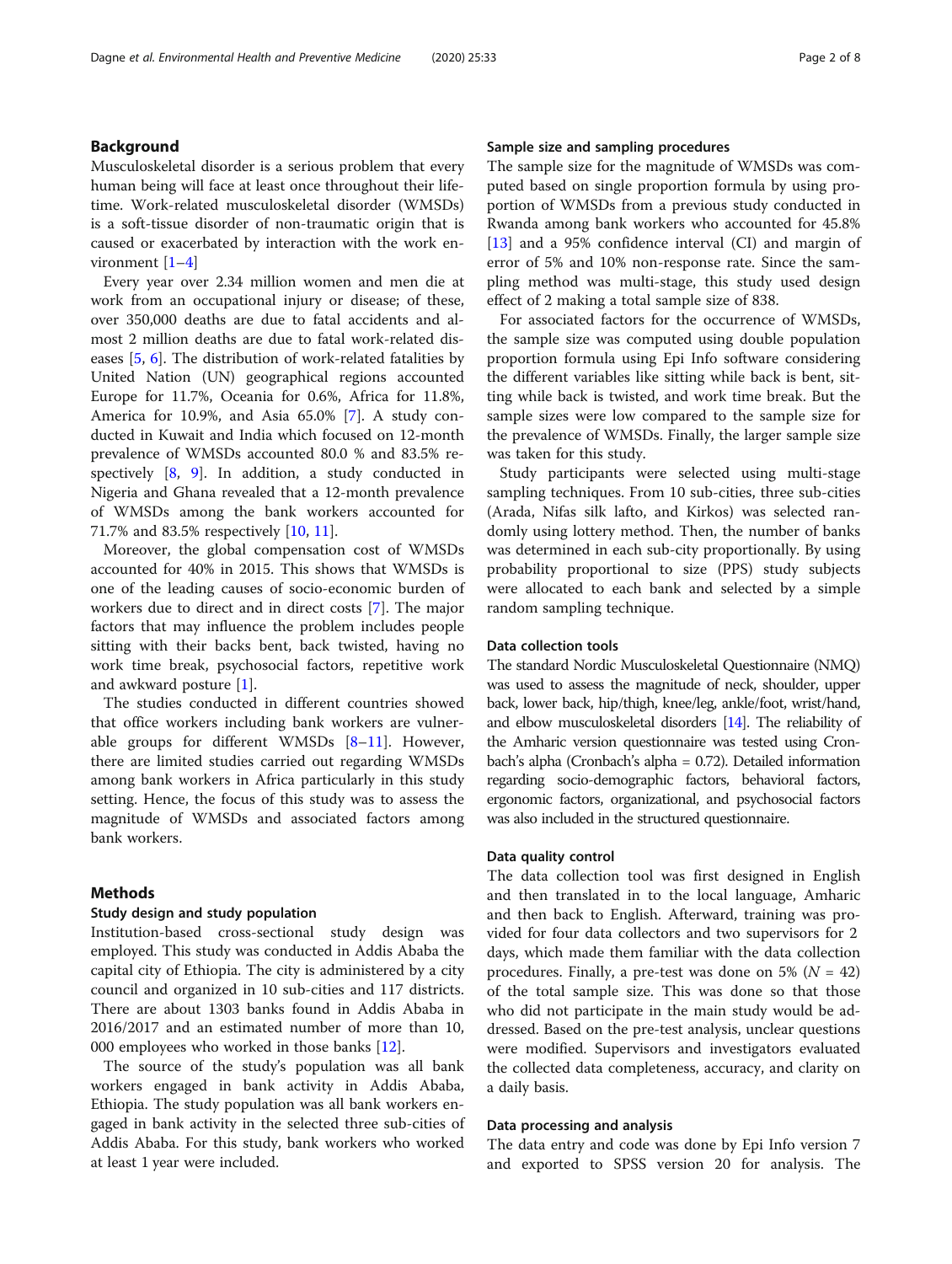<span id="page-2-0"></span>outcome variable (WMSDs) coded as No = 0 and Yes = 1. Descriptive analysis was done for both dependent and independent variables and binary logistic regression model was used to see the statistical association between different predictors and outcome variables. In this study, 18 variables with  $p$  value  $< 0.2$  in bivariate analysis were included in multivariable logistic regression analysis model to control the effect of confounders. Model fitting was checked by using Hosmer and Lemeshow goodness of fit test, which showed  $p$  value = 0.88. Finally, adjusted odds ratio (AOR) with 95% CI and  $p$  value < 0.05 was used to establish the significance of association between explanatory variables and dependent variable.

# Operational definitions

- Bank workers. Employees that perform financial activities that includes supervisor, customer service, public relation, accounting clerks, loan officers, and managers
- Work-related musculoskeletal disorders. Bank workers having perceived pain, ache. or discomfort for at least 2–3 workdays in the last week or the last 12 months in any part of their bodies segments was considered [\[9\]](#page-7-0)
- $\bullet$  Body mass index (BMI). < 18.5 = underweight, 18.5-24.9 = normal,  $25.0-29.9$  = overweight, and  $\geq 30.0$  = obese [\[15\]](#page-7-0)
- Perform physical activity. Exercising or doing any kind of sport activity including walking at least 150 min/week [\[16,](#page-7-0) [17\]](#page-7-0).
- Awkward posture. Bank workers perform activities with the neck bent more than 30 degrees without support, working with a bent wrist, working with the back bent without support, and squatting and kneeling for 2 or more hours continuously [\[18](#page-7-0)].
- Repetitive work. Perform work by repeating the same activity with less than 30 s or no variation every few seconds for 2 or more hours [[18\]](#page-7-0)
- Fixed postures. Bank workers perform activities by prolonged sitting in a limited space for 2 or more hours without changing positions [[18\]](#page-7-0).
- *Job satisfaction*. A score measured using the generic job satisfaction scale as yes (32–50) and no (10–31) [[19](#page-7-0)]
- *Job stress*. A score measured using the workplace stress scales moderate to severe job stress as yes  $(16–40)$  and no  $( \leq 15)$   $[20]$  $[20]$

# Results

# Socio-demographic characteristics of the study participants

A total of 755 bank workers returned and fully answered questionnaires making a response rate of 90%. Of the total study participants, 50.7% ( $N = 383$ ) were females. The mean age of the study participants with standard deviation (SD) were  $29.4$  (SD = 5.91) years. Majority of the study participants, 78.5% ( $N = 593$ ) religion was orthodox and more than three fourths of them had a Bachelor's degree, 75.4% ( $N = 569$ ). More than half, 51.2% ( $N = 386$ ), of the study participants were single in their marital status. About  $64.6\%$  ( $N = 488$ ) of the

Table 1 Socio-demographic characteristics of bank workers, Addis Ababa, Ethiopia, 2018 ( $N = 755$ )

| Variables/characteristics | Numbers      | Percent (%) |
|---------------------------|--------------|-------------|
| Sex                       |              |             |
| Female                    | 383          | 50.7        |
| Male                      | 372          | 49.3        |
| Age                       |              |             |
| $20 - 29$                 | 477          | 63.2        |
| $30 - 39$                 | 235          | 31.1        |
| $\geq 40$                 | 43           | 5.7         |
| Religion                  |              |             |
| Orthodox                  | 593          | 78.5        |
| Muslim                    | 54           | 7.2         |
| Protestant                | 88           | 11.7        |
| Catholic                  | 20           | 2.6         |
| <b>Educational status</b> |              |             |
| Certificate               | 8            | 1.1         |
| Diploma                   | 60           | 8.0         |
| Bachelor's degree         | 569          | 75.4        |
| Master                    | 118          | 15.6        |
| <b>Marital status</b>     |              |             |
| Single                    | 386          | 51.2        |
| Married                   | 367          | 48.6        |
| Separated                 | $\mathbf{1}$ | 0.1         |
| Divorced                  | 1            | 0.1         |
| Job category              |              |             |
| Accounting clerks         | 34           | 4.5         |
| Customer service          | 488          | 64.6        |
| Managers                  | 108          | 14.3        |
| Others                    | 125          | 16.6        |
| <b>Salary</b>             |              |             |
| $\leq 5240$               | 196          | 26.0        |
| 5241-8500                 | 212          | 28.1        |
| 8501-11,200               | 177          | 23.5        |
| > 11,200                  | 169          | 22.4        |
| Work experience           |              |             |
| $1 - 5$                   | 162          | 21.5        |
| $6 - 9$                   | 287          | 38.1        |
| $\geq 10$                 | 305          | 40.5        |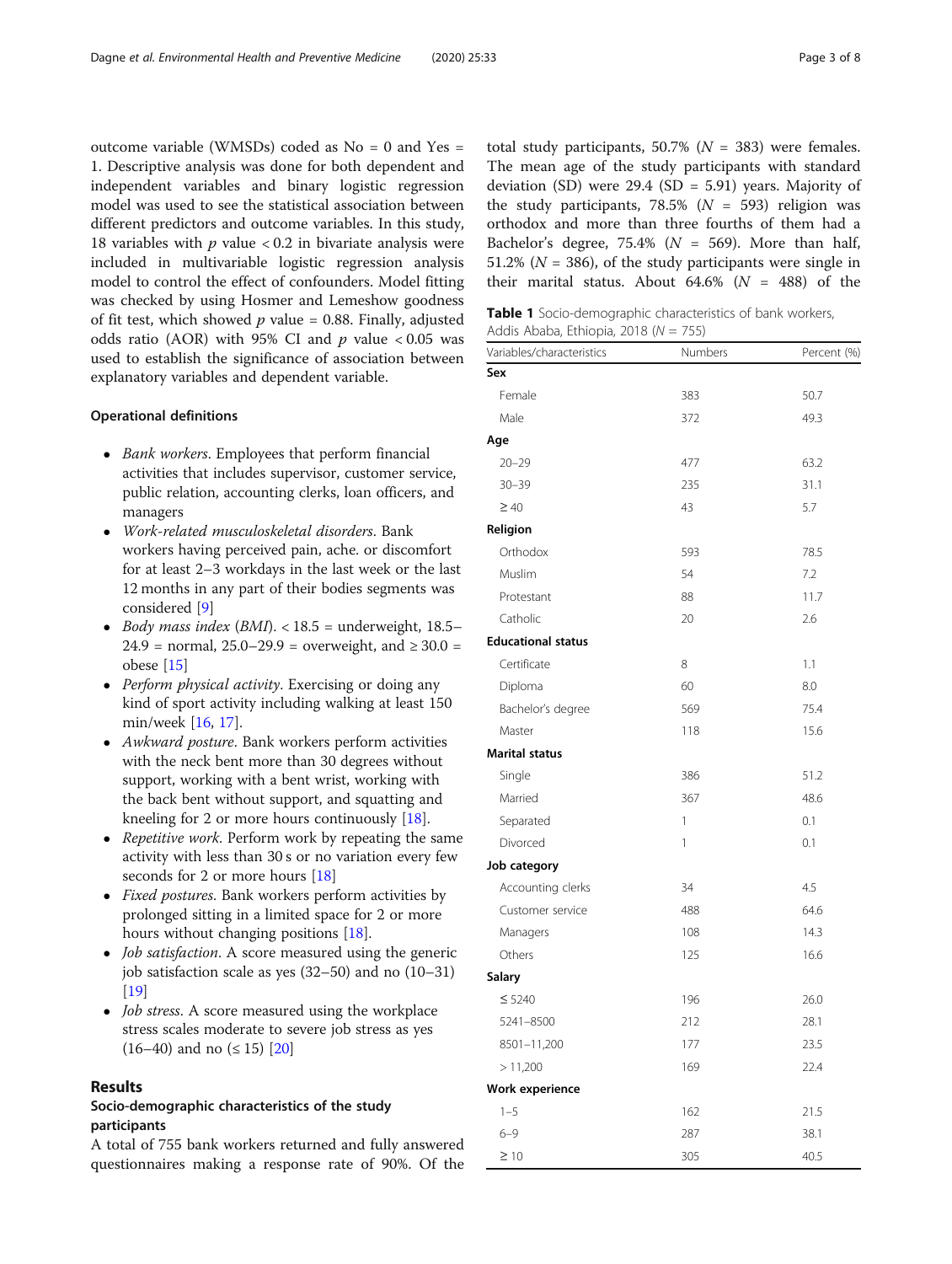

participants' job was customer service. The mean monthly income of the participants was  $8794.4$  (SD = 5544.0) Ethiopian Birr. About 40.5% ( $N = 305$ ) of the respondents worked at the bank for over 10 years (Table [1\)](#page-2-0).

# Magnitude of self-reported work-related musculoskeletal disorders among bank workers

The result of the study revealed that from the total amount of bank workers 77.6% [95% CI 75–81%] suffered work-related musculoskeletal disorders at least at one region of the body in the last 1 year. The four most effected body regions that the respondents reported pain or discomfort in or around were the lower back 54.3%  $(N = 410)$ , shoulder 40.9%  $(N = 309)$ , neck 38.0%  $(N = 100)$ 287), and upper back 35.4% ( $N = 267$ ), while the lowest effected body parts that the respondents reported were hip/thigh 18.9% ( $N = 143$ ), wrist/hand 16.6% ( $N = 125$ ), and ankle/foot  $15.1\%$  ( $N = 114$ ) (Fig. 1).

# Behavioral characteristics of bank workers

The result indicated that the majority of bank workers 96.6% ( $N = 729$ ) were non-smokers. Regarding alcohol use 19.7% ( $N = 149$ ) of the respondents drank alcohol below the threshold of two times per week. The result also indicated that  $45.8\%$  ( $N = 346$ ) of respondents did not practice physical activities. More than half of the participants,  $69.0\%$  ( $N = 521$ ) had BMI in the normal range. A majority of respondents  $94.3\%$  ( $N = 712$ ) used their right hand to perform work-related duties, and also 96% ( $N = 725$ ) of bank workers did not show musculoskeletal disorder symptoms before they started bank work (Table 2).

# Working environment, ergonomic characteristics, and psychosocial factor of bank workers

The study result showed that 92.8% ( $N = 701$ ) of bank workers performed activities at least 6 days per week. Majority, 97% ( $N = 732$ ), of bank workers performed

|                             | <b>Table 2</b> Behavioral characteristics of bank workers in Addis |  |  |
|-----------------------------|--------------------------------------------------------------------|--|--|
| Ababa, April 2018 (N = 755) |                                                                    |  |  |

| Variables/characteristics  | Numbers | Percent (%) |  |  |
|----------------------------|---------|-------------|--|--|
| <b>Smoker</b>              |         |             |  |  |
| <b>No</b>                  | 729     | 96.6        |  |  |
| Yes                        | 26      | 3.4         |  |  |
| <b>Alcohol consumption</b> |         |             |  |  |
| $\ge$ Two times per week   | 47      | 6.2         |  |  |
| < Two times per week       | 149     | 19.8        |  |  |
| Never                      | 559     | 74.0        |  |  |
| <b>Physical activities</b> |         |             |  |  |
| No                         | 346     | 45.8        |  |  |
| Yes                        | 409     | 54.2        |  |  |
| <b>BMI</b>                 |         |             |  |  |
| Normal                     | 521     | 69.0        |  |  |
| Underweight                | 108     | 14.3        |  |  |
| Overweight                 | 103     | 13.7        |  |  |
| Obese                      | 23      | 3.1         |  |  |
| Dominant hand              |         |             |  |  |
| Right hand                 | 712     | 94.3        |  |  |
| Left hand                  | 43      | 5.7         |  |  |
| <b>History of MSDs</b>     |         |             |  |  |
| <b>No</b>                  | 725     | 96.0        |  |  |
| Yes                        | 30      | 4.0         |  |  |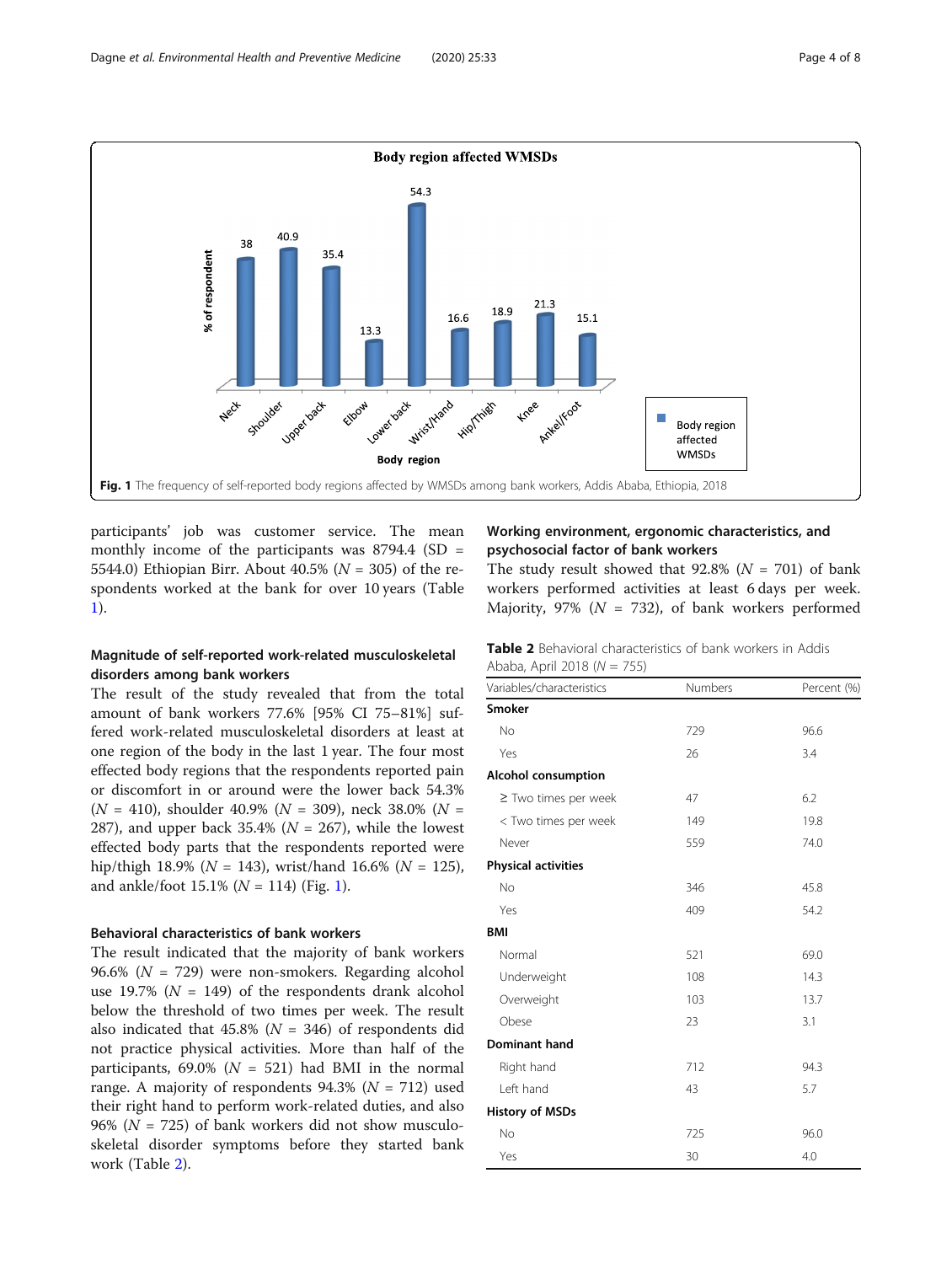Table 3 Working environment, ergonomic characteristics, and psychosocial factors of bank workers in Addis Ababa, April 2018  $(n = 755)$ 

| Variables/characteristics            | Number | Percent (%) |
|--------------------------------------|--------|-------------|
| <b>Working days</b>                  |        |             |
| $\leq 6$ days                        | 701    | 92.8        |
| 7 days                               | 54     | 7.2         |
| Time spent sitting position          |        |             |
| < 2 h                                | 23     | 3           |
| $\geq 2 h$                           | 732    | 97          |
| Type of sitting posture              |        |             |
| Back twisted                         | 205    | 27.2        |
| Back bent                            | 308    | 40.8        |
| Back straight                        | 242    | 32          |
| Utilization of computer              |        |             |
| No                                   | 40     | 5.3         |
| Yes                                  | 715    | 94.7        |
| <b>Fixed position</b>                |        |             |
| No                                   | 362    | 47.9        |
| Yes                                  | 39     | 52.1        |
| Type of chair                        |        |             |
| Fixed chair                          | 96     | 12.7        |
| Movable chair                        | 659    | 87.3        |
| Arm rest chair                       |        |             |
| No                                   | 167    | 22.1        |
| Yes                                  | 588    | 77.9        |
| Work break in min                    |        |             |
| No                                   | 718    | 95.1        |
| Yes                                  | 37     | 4.9         |
| Repetitive activities less than 30 s |        |             |
| No                                   | 304    | 40.3        |
| Yes                                  | 451    | 59.7        |
| <b>Ergonomic trainning</b>           |        |             |
| Yes                                  | 81     | 10.7        |
| No                                   | 674    | 89.3        |
| <b>Customer relationship</b>         |        |             |
| Good                                 | 657    | 87.0        |
| Poor                                 | 98     | 13          |
| <b>Boss relationship</b>             |        |             |
| Good                                 | 538    | 71.3        |
| Fair                                 | 165    | 21.9        |
| Poor                                 | 24     | 3.2         |
| None                                 | 28     | 3.7         |
| Colleague relationship               |        |             |
| Good                                 | 629    | 83.3        |
| Fair                                 | 114    | 15.1        |

 $(n = 755)$  (Continued) Variables/characteristics Number Percent (%) Poor 12 1.6 Job stress No 3.5 Yes 683 90.5 Job satisfaction No 326 43.2

Yes 429 56.8

Table 3 Working environment, ergonomic characteristics, and psychosocial factors of bank workers in Addis Ababa, April 2018

their work habits by sitting more than or equal to 2 h/ day. In addition, majority  $40.8\%$  ( $N = 308$ ) of bank workers were sitting with their back(s) bent. The result also indicated that 94.7% ( $N = 715$ ) of bank workers performed work by using a computer. More than half  $(52.1\%)$   $(N = 393)$  of the workers performed activities with a fixed position. Moreover, most bank workers, 87.3% ( $N = 659$ ), used movable chairs and 77.9% ( $N =$ 588) of bank workers used arm rest chair. The finding also indicates that most bank workers,  $95.1\%$  ( $N = 718$ ) did not take work break in minutes. More than half, 59.7 % ( $N = 451$ ), did repetitive activities less than 30 s and only 10.7% ( $N = 81$ ) of the bank workers took ergonomic training. About 87.0% ( $N = 657$ ) of the bank workers had a good relationship with their customers. Furthermore, 71.3% ( $N = 538$ ) of respondents had a good relationship with their boss (Table 3).

# Factors associated with self-reported work-related musculoskeletal disorders

A binary logistic regression analysis was employed to assess the effect of explanatory variables to dependent variables and 18 variables that had  $p$  value less than 0.2 were included in the multivariate analysis.

Study participants who were female were 3 times more likely to develop WMSDs than male participants [AOR  $= 2.98$ , 95% CI 1.91-4.65]. Respondents sitting with their back twisted were 3.6 times more likely to develop WMSDs [AOR = 3.59, 95% CI 2.13–6.08], and respondents sitting with their back bent were 4 times more likely to develop WMSDs [AOR = 4.06, 95% CI 2.48– 6.66] when compared to sitting back straight. Moreover, respondents who worked with fixed position were 1.8 times more likely to develop WMSDs [AOR = 1.78, 95% CI, 1.17–2.71] than those who worked without fixed position. Participants sitting in fixed chairs were 2.6 times more likely to develop WMSDs [AOR = 2.62, 95% CI 1.19–5.75] than those who sat in movable chairs. And respondents who had no work time breaks were 3 times more likely to develop WMSDs [AOR = 3.33, 95%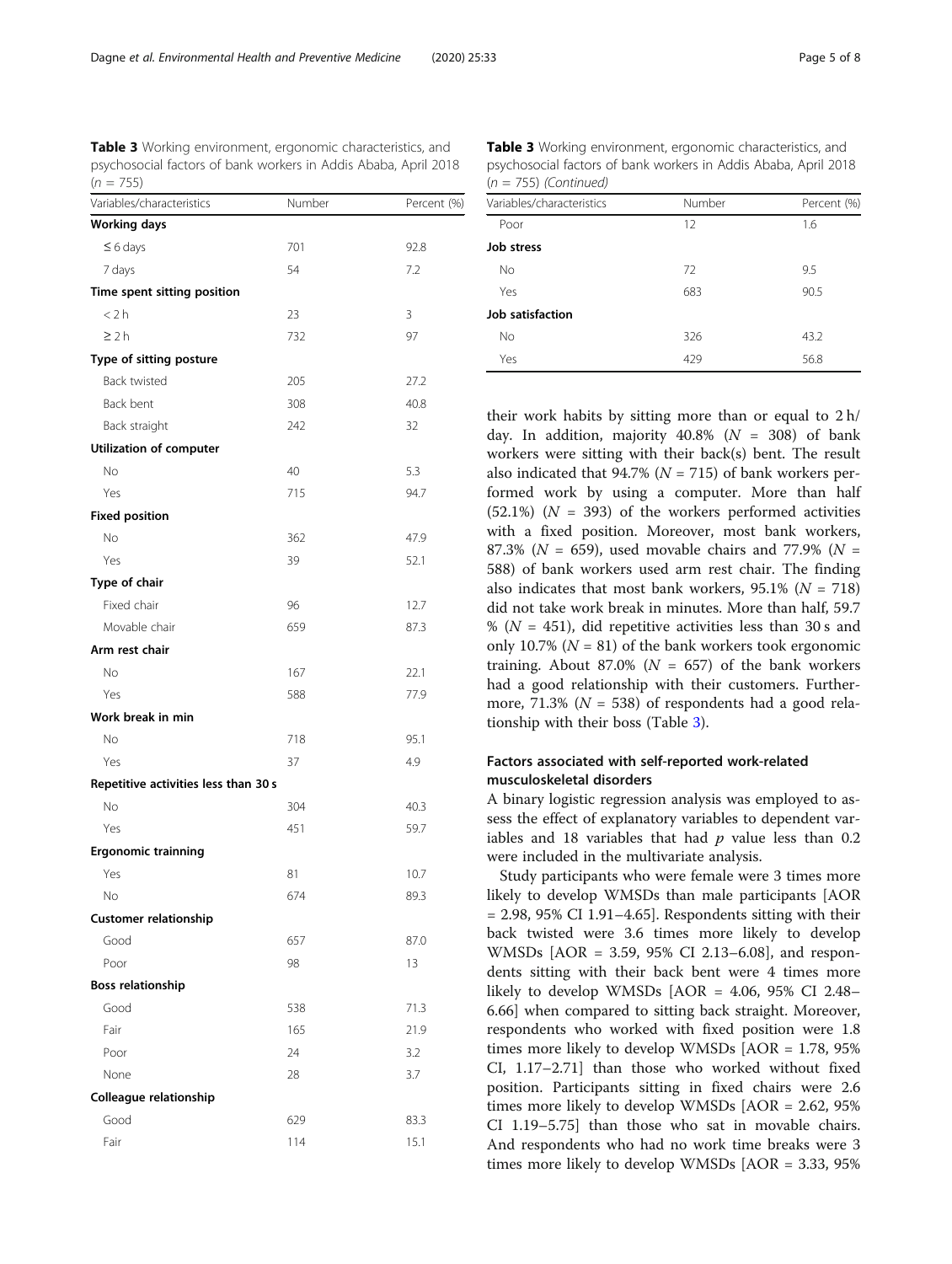| Variable                       | Frequency |     | COR (95% CI)           | AOR (95% CI)                        |  |
|--------------------------------|-----------|-----|------------------------|-------------------------------------|--|
|                                | No        | Yes |                        |                                     |  |
| Sex                            |           |     |                        |                                     |  |
| Female                         | 51        | 332 | 3.02 [2.09-4.36]       | 2.98 [1.91-4.65]**                  |  |
| Male                           | 118       | 254 | 1.00                   | 1.00                                |  |
| Age                            |           |     |                        |                                     |  |
| $20 - 29$                      | 115       | 362 | 1.00                   | 1.00                                |  |
| $30 - 39$                      | 49        | 186 | 1.21 [0.83-1.76]       | $1.09$ $[0.66 - 1.83]$              |  |
| $\geq 40$                      | 5         | 38  | 2.414 [0.92-6.27]      | 3.05 [0.86-10.73]                   |  |
| <b>Educational status</b>      |           |     |                        |                                     |  |
| Certificate                    | 4         | 4   | $0.17$ $[0.04 - 0.74]$ | 0.260 [0.03-1.821]                  |  |
| Diploma                        | 21        | 39  | $0.31$ [0.14-0.65]     | 0.949 [0.30-2.98]                   |  |
| Bachelor's degree              | 127       | 442 | $0.58$ $[0.33 - 1.01]$ | $0.666$ [0.33-1.32]                 |  |
| Master                         | 17        | 101 | 1.00                   | 1.00                                |  |
| Job catagory                   |           |     |                        |                                     |  |
| Accounting clerks              | 14        | 20  | $0.32$ [0.14-0.73]     | $0.23$ $[0.06 - 0.79]$              |  |
| Customer service               | 115       | 373 | $0.73$ $[0.44 - 1.20]$ | $0.85$ [0.46-1.57]                  |  |
| Managers                       | 17        | 91  | 1.20 [0.60-2.40]       | 1.56 [0.65-3.73]                    |  |
| Others                         | 23        | 102 | 1.00                   | 1.00                                |  |
| Salary                         |           |     |                        |                                     |  |
| $\leq 5240$                    | 58        | 139 | $0.47$ $[0.28 - 0.79]$ | $0.93$ $[0.46 - 1.90]$              |  |
| 5241-8500                      | 48        | 164 | $0.67$ $[0.40 - 1.13]$ | $0.92$ [0.47-1.78]                  |  |
| 8501-11200                     | 35        | 142 | $0.80$ $[0.46 - 1.39]$ | 1.04 [0.54-2.01]                    |  |
| >11200                         | 28        | 141 | 1.00                   | 1.00                                |  |
| Smoking behavior               |           |     |                        |                                     |  |
| No                             | 166       | 563 | 1.00                   | 1.00                                |  |
| Yes                            | 3         | 23  | 2.26 [0.67-7.62]       | 2.57 [0.47-14.08]                   |  |
| <b>BMI</b>                     |           |     |                        |                                     |  |
| Normal                         | 117       | 404 | 1.00                   | 1.00                                |  |
| Underweight                    | 20        | 83  | 1.27 [0.75–2.15]       | 1.01 [0.54-1.89]                    |  |
| Overweight                     | 30        | 73  | $0.70$ $[0.44 - 1.13]$ | $0.82$ [0.46-1.48]                  |  |
| Obese                          | 2         | 21  |                        | 3.04 [0.70-13.15] 3.10 [0.60-15.87] |  |
| <b>History of MSDs</b>         |           |     |                        |                                     |  |
| No                             | 167       | 558 | 1.00                   | 1.00                                |  |
| Yes                            | 2         | 28  | 4.19 [0.98-17.77]      | 3.46 [0.68-17.48]                   |  |
| Type of sitting position       |           |     |                        |                                     |  |
| <b>Back twisted</b>            | 28        | 177 | 4.76 [2.96-7.65]       | 3.59 [2.13-6.08]**                  |  |
| Back bent                      | 37        | 271 | 5.52 [3.60-8.46]       | 4.06 [2.48-6.66] **                 |  |
| Back straight                  | 104       | 138 | 1.00                   | 1.00                                |  |
| <b>Utilization of computer</b> |           |     |                        |                                     |  |
| No                             | 15        | 25  | 1.00                   | 1.00                                |  |
| Yes                            | 154       | 561 | 2.18 [1.12–4.24]       | 2.38 [0.94-5.99]                    |  |

No 148 570 5.05 [2.57-9.93] 3.33 [1.44-7.71]\*\*

Work break in min

Table 4 Multi variable analysis of factors associated with workrelated musculoskeletal disorders among bank workers, Addis Table 4 Multi variable analysis of factors associated with workrelated musculoskeletal disorders among bank workers, Addis Ababa, Ethiopia, 2018 ( $N = 755$ ) (Continued)

| Variable                 | Frequency       |     | COR (95% CI)                                     | AOR (95% CI)       |  |
|--------------------------|-----------------|-----|--------------------------------------------------|--------------------|--|
|                          | <b>No</b>       | Yes |                                                  |                    |  |
| Yes                      | 21              | 16  | 1.00                                             | 1.00               |  |
| <b>Repetitive motion</b> |                 |     |                                                  |                    |  |
| No                       | 83              | 221 | 1.00<br>1.00                                     |                    |  |
| Yes                      | 86              | 365 | 1.59 [1.12-2.25]                                 | 1.15 [0.74-1.78]   |  |
| <b>Fixed position</b>    |                 |     |                                                  |                    |  |
| <b>No</b>                | 107             | 255 | 1.00<br>1.00                                     |                    |  |
| Yes                      | 62              | 331 | 2.24 [1.57-3.18]                                 | 1.78 [1.17-2.71]** |  |
| <b>Boss relation</b>     |                 |     |                                                  |                    |  |
| Good                     | 138             | 400 | 1.00                                             | 1.00               |  |
| Fair                     | 21              | 144 | 2.36 [1.44-3.89]                                 | 1.97 [1.00-3.56]   |  |
| Poor                     | 3               | 21  | 2.41 [0.71-8.22]                                 | 1.18 [0.31-4.45]   |  |
| None                     | 7               | 21  | 1.03 [0.43-2.49]                                 | 1.90 [0.64-5.64]   |  |
| <b>Customer relation</b> |                 |     |                                                  |                    |  |
| Good                     | 159             | 498 | 1.00                                             | 1.00               |  |
| Poor                     | 10 <sup>°</sup> | 88  | 2.81 [1.42-5.53]                                 | 1.91 [0.86-4.25]   |  |
| Type of chairs           |                 |     |                                                  |                    |  |
| Fixed                    | 11              | 85  | 2.44 [1.26-4.68]                                 | 2.6 [1.19-5.75]**  |  |
| Movable                  | 158             | 501 | 1.00                                             | 1.00               |  |
| Job satisfaction         |                 |     |                                                  |                    |  |
| <b>No</b>                | 60              | 266 | $1.51$ $[1.06 - 2.15]$<br>$0.98$ $[0.62 - 1.53]$ |                    |  |
| Yes                      | 109             | 320 | 1.00                                             | 1.00               |  |
| <b>Job stress</b>        |                 |     |                                                  |                    |  |
| <b>No</b>                | 30              | 42  | 1.00                                             | 1.00               |  |
| Yes                      | 139             | 544 | 2.79 [1.69-4.63]                                 | 2.33 [1.19-4.54]*  |  |
|                          |                 |     |                                                  |                    |  |

Others public relations, loan officers, supervisors; AOR adjusted odd ratio; CI confidence interval

\*Statistically significant at  $p$  value < 0.05

\*\*Statistically significant at  $p$  value < 0.001

CI 1.44–7.71] than those who had work time breaks. Furthermore, respondents who had job stress were 2 times more likely to develop WMSDs [AOR = 2.33, 95% CI 1.19–4.54] than workers who had no job stress (Table 4).

# **Discussion**

Findings of this study reveal that 77.6% [95% CI 75– 81%] of bank workers suffered work-related musculoskeletal disorders. This study was consistent with a study conducted among bank workers in Kuwait (80%) [\[9](#page-7-0)]. But higher compared to the studies done in Nigeria 71.6% [[10\]](#page-7-0), India 37% [[21](#page-7-0)], and Thailand 63% [[22\]](#page-7-0).

By contrast, the current study had lower magnitude as compared to the study conducted in India/Punjab 83.5% [[8\]](#page-7-0) and Ghana 83.5% [[11\]](#page-7-0). The difference might be due to difference in sociocultural factors, job stress [\[21](#page-7-0)],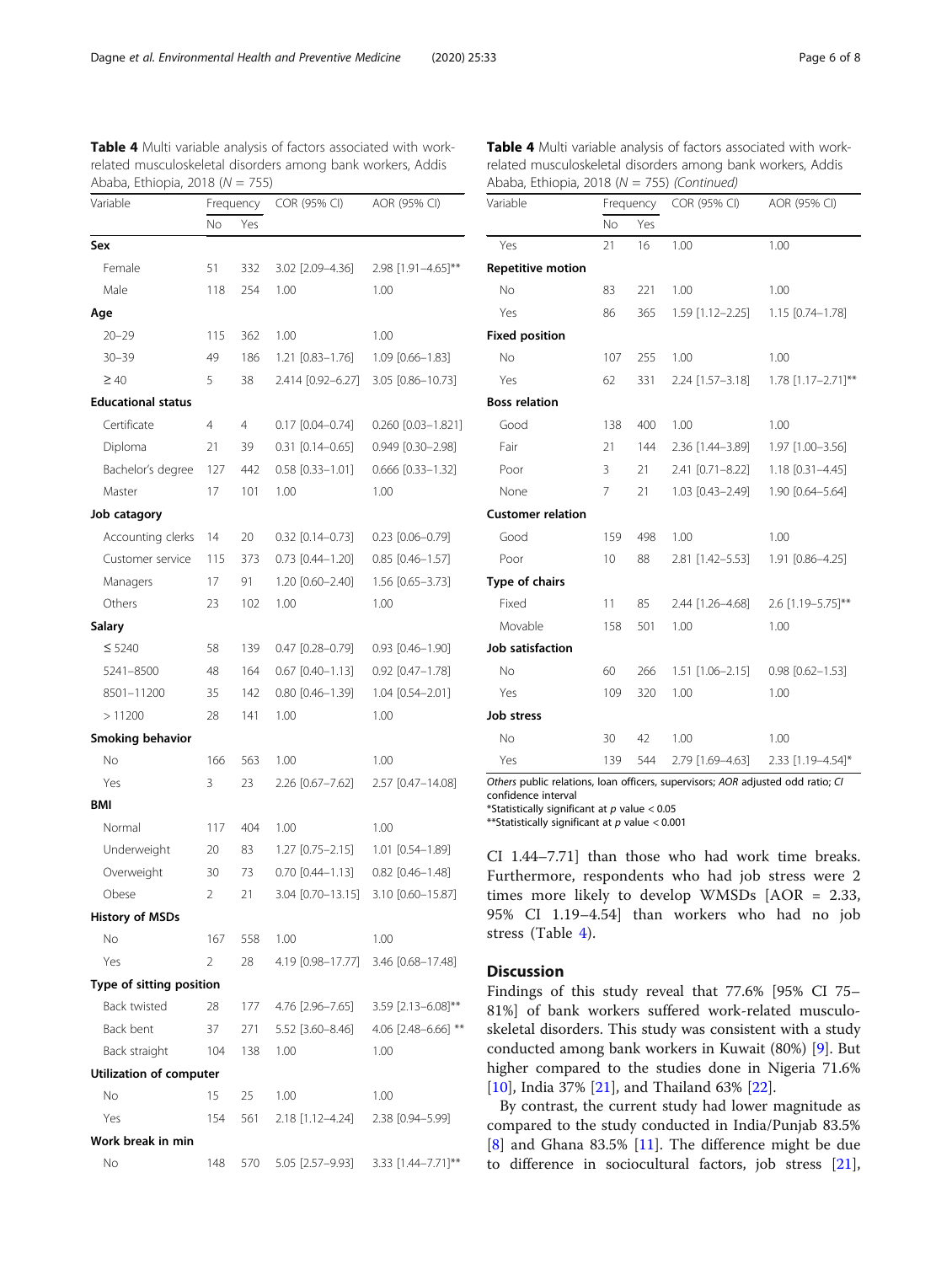assessment tools, workload, ergonomic design of work station, and sedentary activity of participants [\[11](#page-7-0)].

The result of this study revaled that female respondents were 3 times more likely to develop WMSDs than male participants. This was similar to a study conducted in Kuwait [[9\]](#page-7-0), India [[21\]](#page-7-0), Ghana [\[11\]](#page-7-0), Sri Lanka [\[23](#page-7-0)], and Nigeria [[10\]](#page-7-0). However, this study was inconsistent to a study conducted among bank workers in India [\[8](#page-7-0)] and Bangladesh [[24\]](#page-7-0). This disparity might be due to work load and sociocultural factor [[21,](#page-7-0) [25\]](#page-7-0).

In this study, it has been observed that the type of sitting position was an important predictor of WMSDs among bank workers. Respondents sitting with their back twisted were 3.6 times more likely to develop WMSDs than sitting with their back straight. This finding was consistent with studies done in Rwanda [\[13](#page-7-0)] and Dutch [[26](#page-7-0)]. On the other hand, respondents sitting with their back bent were 4 times more likely to develop WMSDs than sitting with a straight aligned back. This finding was in agreement with studies done in Rwanda [[13\]](#page-7-0), Sri Lanka [[23\]](#page-7-0), Dutch [\[26](#page-7-0)], and China [[27\]](#page-7-0). This is due to the fact that poor posture can bring stiffness and compression over all muscle and skeletal areas causing aching and discomfort of body regions [[28,](#page-7-0) [29\]](#page-7-0).

In addition to this, respondents who worked with a fixed position were 1.8 times more likely to develop WMSDs than those workers who worked without fixed position. This was consistent with different studies done on WMSDs of the neck, lower back, and shoulder regions of the body [[10](#page-7-0), [23](#page-7-0), [30](#page-7-0)–[33\]](#page-7-0). This might because when workers work in a fixed position, the muscle has no opportunity to relax and it restricts the flow of blood [\[34\]](#page-7-0)

Respondents who had no work time breaks were 3 times more likely to develop WMSDs than those who had work time break. The findings of this study were consistant with the study conducted in Ethiopia [\[35\]](#page-7-0), Rwanda [[13](#page-7-0)], and China [\[27\]](#page-7-0). Most of the participants of this study used movable chairs to perform their work time duties, although sitting in fixed chairs had 2.6 times more likely to develop WMSDs than sitting on movable ones.

Furthermore, respondents who had job stress were 2 times more likely to develop WMSDs than workers who had no job stress. This finding was consistent with studies done among bank workers in Kuwait [[9\]](#page-7-0). This could be due to the fact that high stress may increase muscle tension and decrease micro pauses in muscle activity [\[11\]](#page-7-0).

Though the study did its best to indicate the magnitude of WMSDs among bank workers, it is not free from limitations. The cross-sectional design might have prevented the work from showing temporal relationships. In addition, since WMSDs has not been verified by clinical diagnosis in the last 12 months, our result is based on self-reporting. Thus, it is possible that participants failed to remember correctly and ultimately end up in a

recall bias. In addition, this study did not assess the amount of personal computer and smart phone usage in private and business.

# Conclusion

The finding of this study has shown that bank workers highly suffered from work-related musculoskeletal disorders at least in one region of the body in the previous 12 months. Of these, high prevalent body regions were the lower back followed by the shoulder, neck, and upper back. The multivariate analysis indicated that the significant predictors for the occurrence of WMSDs among bank workers were being female, awkward posture, static position, no work time break, type of chairs and job stress. In order to reduce the problem, bank workers should employ proper types of chairs, practice proper work posture, healthy working conditions, and create awareness programs on how to maintain healthy conditioning and to have enough leisure time.

#### Supplementary information

Supplementary information accompanies this paper at [https://doi.org/10.](https://doi.org/10.1186/s12199-020-00866-5) [1186/s12199-020-00866-5](https://doi.org/10.1186/s12199-020-00866-5).

Additional file 1: Table 1. Socio-demographic characteristics of bank workers, Addis Ababa, Ethiopia, 2018 (N = 42). Table 2. Behavioral characteristics of bank workers in Addis Ababa, April 2018 (n=42).

#### Abbreviations

AOR: Adjusted odd ratio; CI: Confidence interval; BMI: Body mass index; ILO: International Labor Organization; NMQ: Nordic Musculoskeletal Questionnaire; OSHA: Occupational Safety and Health Administration; SD: Standard deviation; SPSS: Statistical Package for Social Science; WMSDs: Work-related musculoskeletal disorders; WHO: World Health Organization

#### Acknowledgements

We would like to thank the University of Gondar's College of Medicine and Health Sciences for delivering an ethical clearance for this study. We would also like to extend our heartfelt appreciation to the banks found in Addis Ababa for giving us permission to conduct this study. We greatly acknowledge the study participants for their active participation.

#### Authors' contributions

DD contributed to the study design, data collection and analysis, interpretations of the results, manuscript write-up, and review. SM contributed in study design, data analysis, interpretation of the result, and manuscript review. AG contributed to the study design, data analysis, interpretation of the result, and manuscript write-up and review. All authors read and approved the final manuscript.

#### Funding

There is no source of funding.

#### Availability of data and materials

All data generated or analyzed during this study are included in this article. The data that support the findings of this study are also available from the corresponding authors upon reasonable request.

#### Ethics approval and consent to participate

Ethical clearance was obtained from the institutional Ethical committee of the University of Gondar (reference number /IPH/260/2017). Then, official letters were sent to the head office of banks found in Addis Ababa city